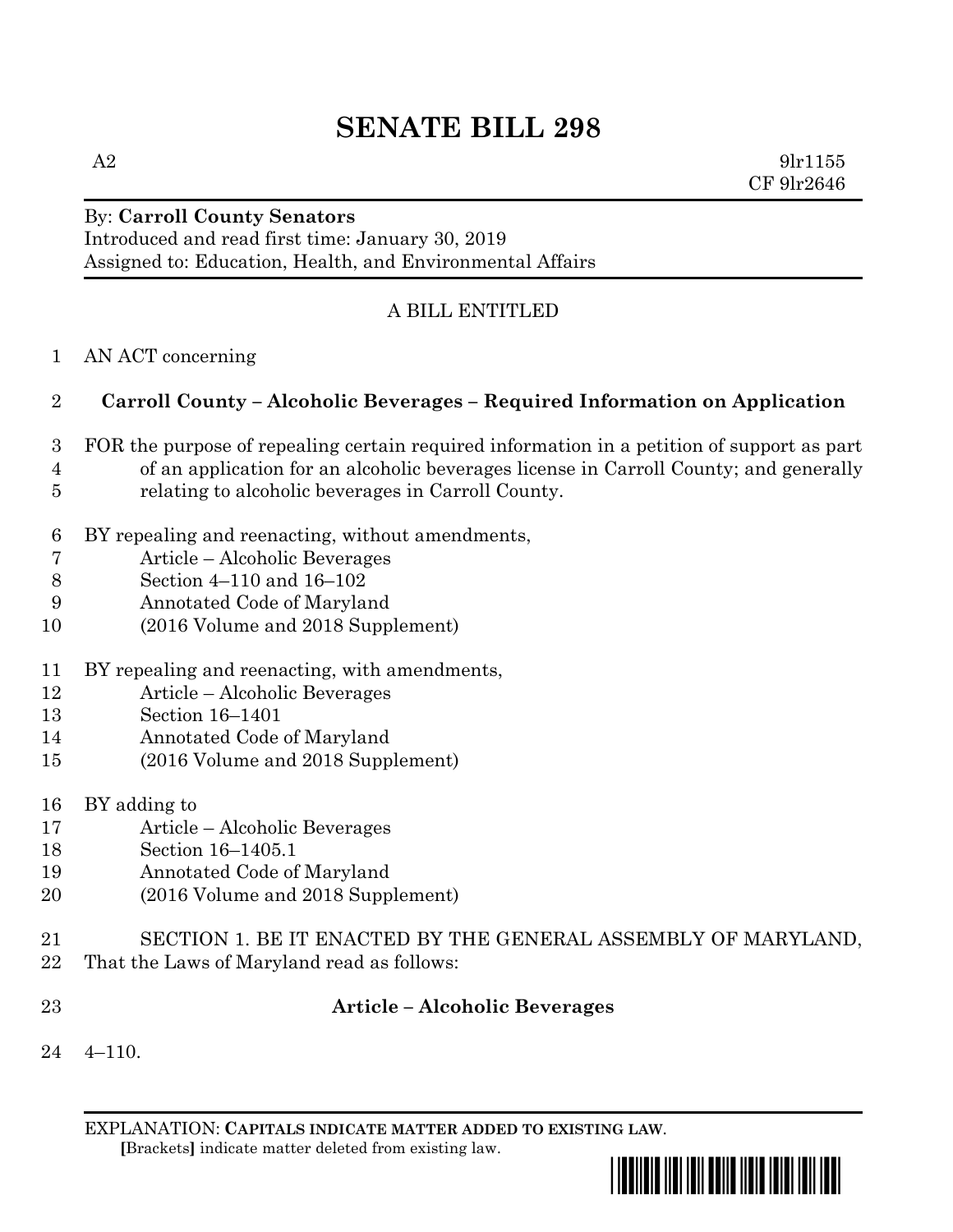#### **SENATE BILL 298**

 The application shall also include a petition of support signed by at least 10 residents who are owners of real estate and registered voters of the precinct in which the business is to be conducted stating:

 (1) the length of time each of the residents has been acquainted with the applicant or, if the applicant is a corporation, acquainted with the individuals making the application;

 (2) that they have examined the application, have good reason to believe that the statements contained in the application are true, and in their judgment the applicant is a suitable person to obtain the license; and

 (3) that they are familiar with the premises on which the proposed business is to be conducted and that they believe the premises are suitable for the conduct of business as a retail dealer.

16–102.

This title applies only in Carroll County.

16–1401.

 (a) The following sections of Title 4, Subtitle 1 ("Applications for Local Licenses") of Division I of this article apply in the county without exception or variation:

- 18 (1) § 4–102 ("Applications to be filed with local licensing board");
- (2) § 4–103 ("Application on behalf of partnership");
- (3) § 4–104 ("Application on behalf of corporation or club");
- (4) § 4–105 ("Application on behalf of limited liability company");
- 22  $(5)$   $\&$  4–106 ("Payment of notice expenses");
- 23 (6)  $§ 4-108$  ("Application form required by Comptroller");
- (7) **[**§ 4–110 ("Required information on application Petition of support");
- (8)**]** § 4–111 ("Payment of license fees");
- **[**(9)**] (8)** § 4–113 ("Refund of license fees"); and
- **[**(10)**] (9)** § 4–114 ("Fees for licenses issued for less than 1 year").

 (b) The following sections of Title 4, Subtitle 1 ("Applications for Local Licenses") of Division I of this article apply in the county: